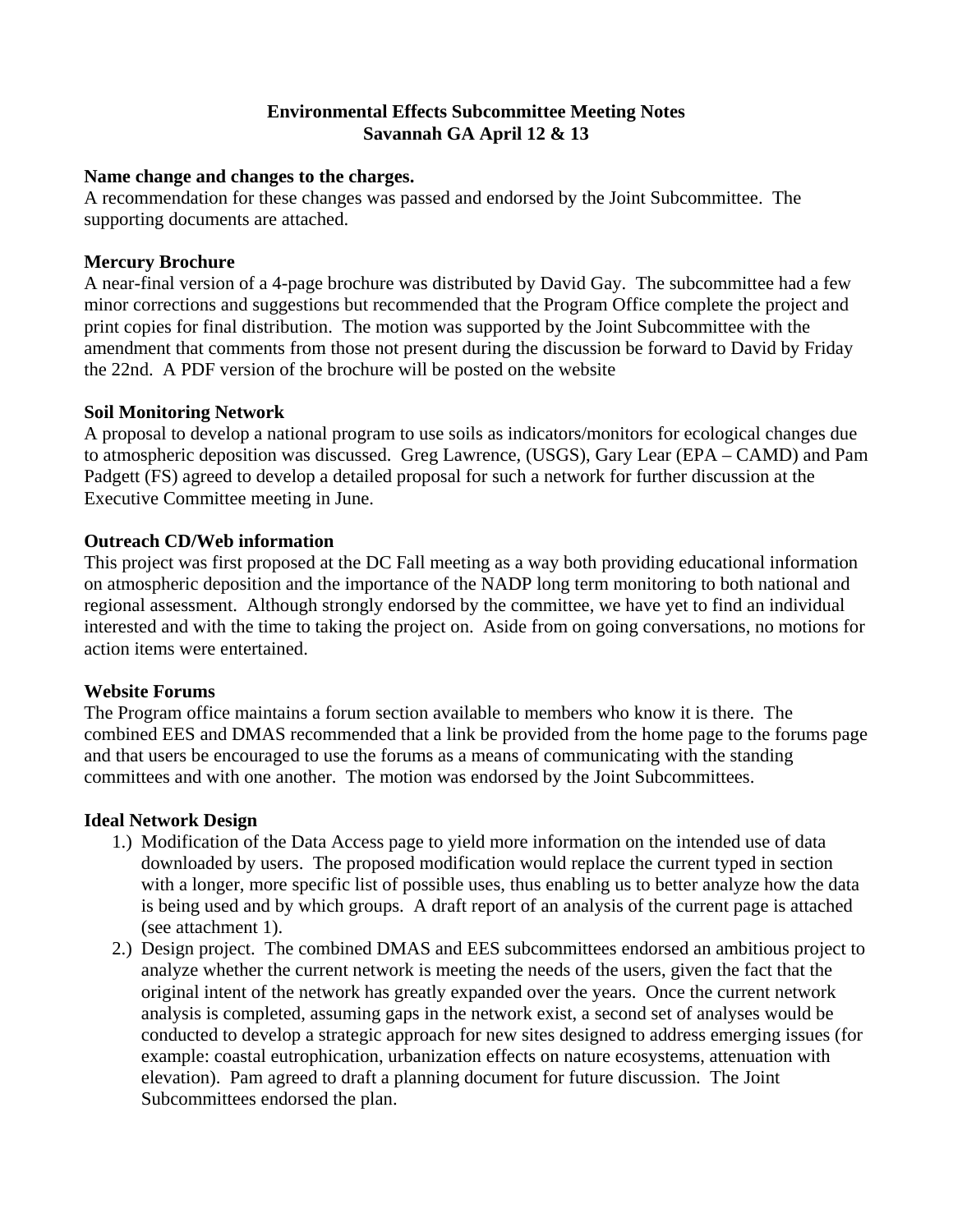The current information request sheet looks like this:

The dataset Bob sent me was from the "Intended Use" section of the info sheet. The analysis I conducted was using the information from the "brief descriptions" section for 2004

# **Annual Data for Custom Site List**

| <b>Data Selection Criteria:</b>                                                                                                                                                                                                                                             | <b>Intended Use:</b>                                                                                                                                                                                                                                                                                                                                                                                                                                                                                            |
|-----------------------------------------------------------------------------------------------------------------------------------------------------------------------------------------------------------------------------------------------------------------------------|-----------------------------------------------------------------------------------------------------------------------------------------------------------------------------------------------------------------------------------------------------------------------------------------------------------------------------------------------------------------------------------------------------------------------------------------------------------------------------------------------------------------|
| <b>End Year:</b><br><b>Start Year:</b><br>-- end year --<br>-- start year --<br><b>Type of Data:</b><br>-- data type --<br><b>Report Format:</b><br>-- report format --<br><b>Seasons to Return:</b><br>(Jan - Dec)<br>О<br>Calendar Year<br>(Oct - Sep)<br>Q<br>Water year | Please select the category that best describes<br>how you will use this data<br>$\blacksquare$<br><b>Research/Assessment: Education:</b><br>О<br>College/University<br>Atmospheric<br>$\blacksquare$<br>Deposition<br>О<br>$K-12$<br>О<br>Ecosystem Processes<br>Individual<br>О<br><b>Watershed Studies</b><br>O<br><b>NSTA</b> module<br>О<br><b>Aquatic Effects</b><br>user<br>О<br>Other<br><b>Terrestrial Effects</b><br>О<br><b>Materials Effects</b><br><b>Brief description of specific application</b> |
|                                                                                                                                                                                                                                                                             | <b>Get Data</b><br>Reset                                                                                                                                                                                                                                                                                                                                                                                                                                                                                        |
|                                                                                                                                                                                                                                                                             |                                                                                                                                                                                                                                                                                                                                                                                                                                                                                                                 |

#### **Comments and Suggestions | Use Conditions**

The "Research Assessment" and "Education" sections are mutually exclusive so that you cannot enter both a research area (i.e. Atmospheric Deposition) and an education (i.e.

College/University). They are coded 1-11. I did not use the NSTA category. The Intended Use designations (1-10) were separated into separate worksheets. After reviewing the written "brief descriptions" I came up with 13 application categories:

- 1. Class assignment
- 2. Independent research/monitoring
- 3. Specific site info
- 4. Teaching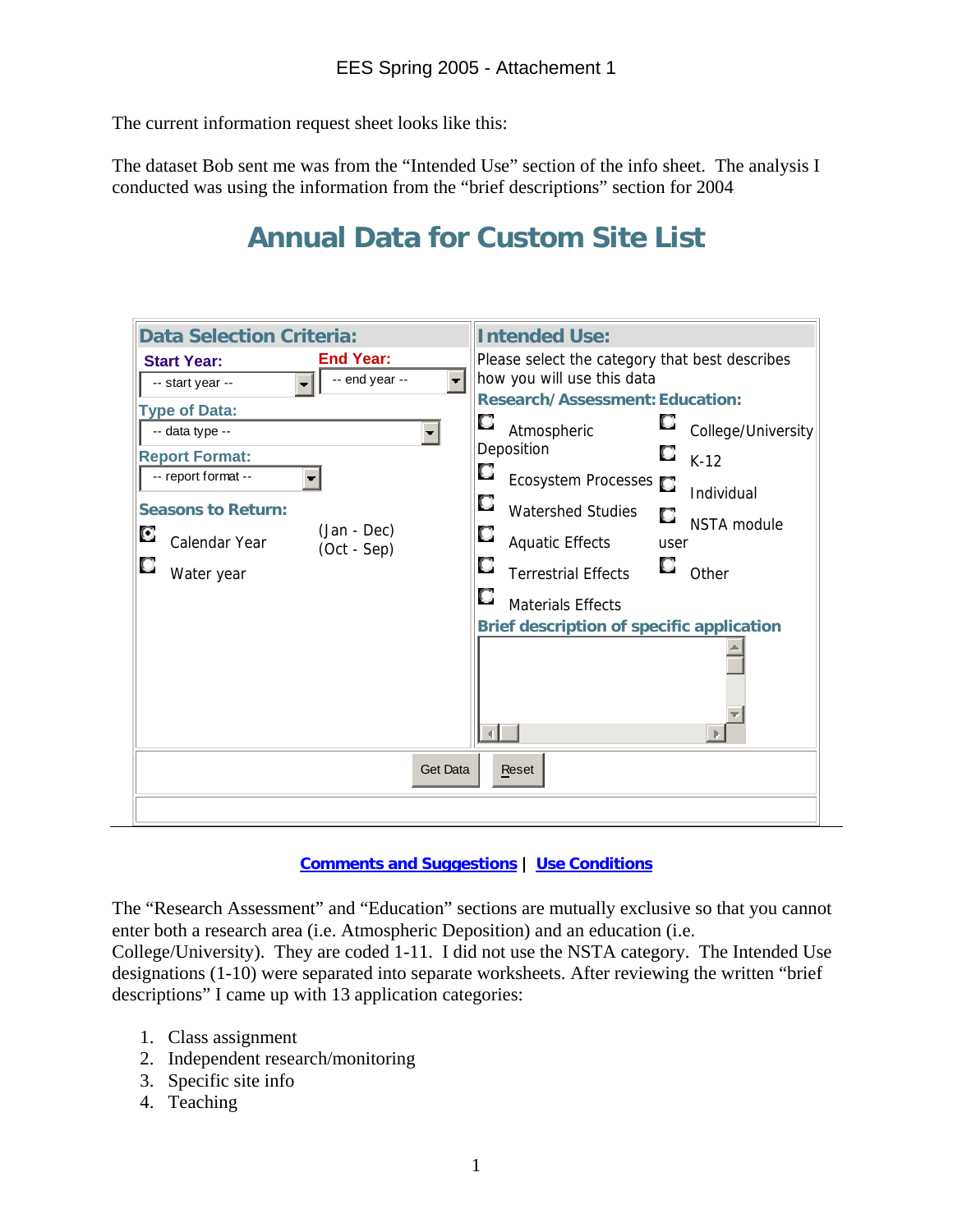- 5. Modeling and mapping
- 6. Background for proposals
- 7. Trend analysis
- 8. Permit applications including NEPA and EIS applications
- 9. Data analysis
- 10. Nonsense or unknown
- 11. Curious/interested
- 12. Tribal, local, state reporting
- 13. Federal agency

Each written description was coded into 1 category (1 through 13). This was a *very* subjective exercise. For example I tried to keep the "research/monitoring" category only for independent or discovery- type research rather than "research for a term paper" and therefore a "class assignment" type research, but when the comment only stated "research", unless it was misspelled (which happened occasionally) I put it into category 2.

**Class assignments** were usually clearly stated as such. The only exception is that many instructors are using NTN data for demonstration of Data Analysis procedures. If they indicated that the exercise was for learning data analysis procedures, then the comment went into 9.

Anytime the comment included the name of a **Specific Site** or location (i.e. western Pennsylvania) it went into the Site Specific category.

Use of the data for **Teaching** or demonstration purposes was also often clearly stated, but I also included things like "presentation" in this category

**Modeling and mapping** was usually used only when specifically stated, although users often just indicated the model they were running i.e. CMAC, so I may have missed a few I didn't recognized. Some of the mapping uses were probably class assignments.

**Background for proposals** had to be clearly stated before a comment went into this category. There were several comments that may have been for proposal purposes, but I tended to put them elsewhere if not specifically noted.

**Trend analysis** was often stated directly. In some cases the trend analysis was stated as being for a particular project. If it specifically stated trend analysis for the "state of Virginia Air Resources" I usually included it in category 12 – state reporting.

**Permit applications including NEPA and EIS**; although few, each Intended Use category had a couple. When the comment was a NEPA document for the Forest Service I generally put it in this category even though the Forest Service was specifically named. There were several "consultant" comments that were probably related to permits, but I usually didn't include them in category 8 unless that said as much.

**Data Analysis**: I was surprised by the number of class assignments that instructed the students to download NADP data for classroom exercises. Therefore I separated these from the regular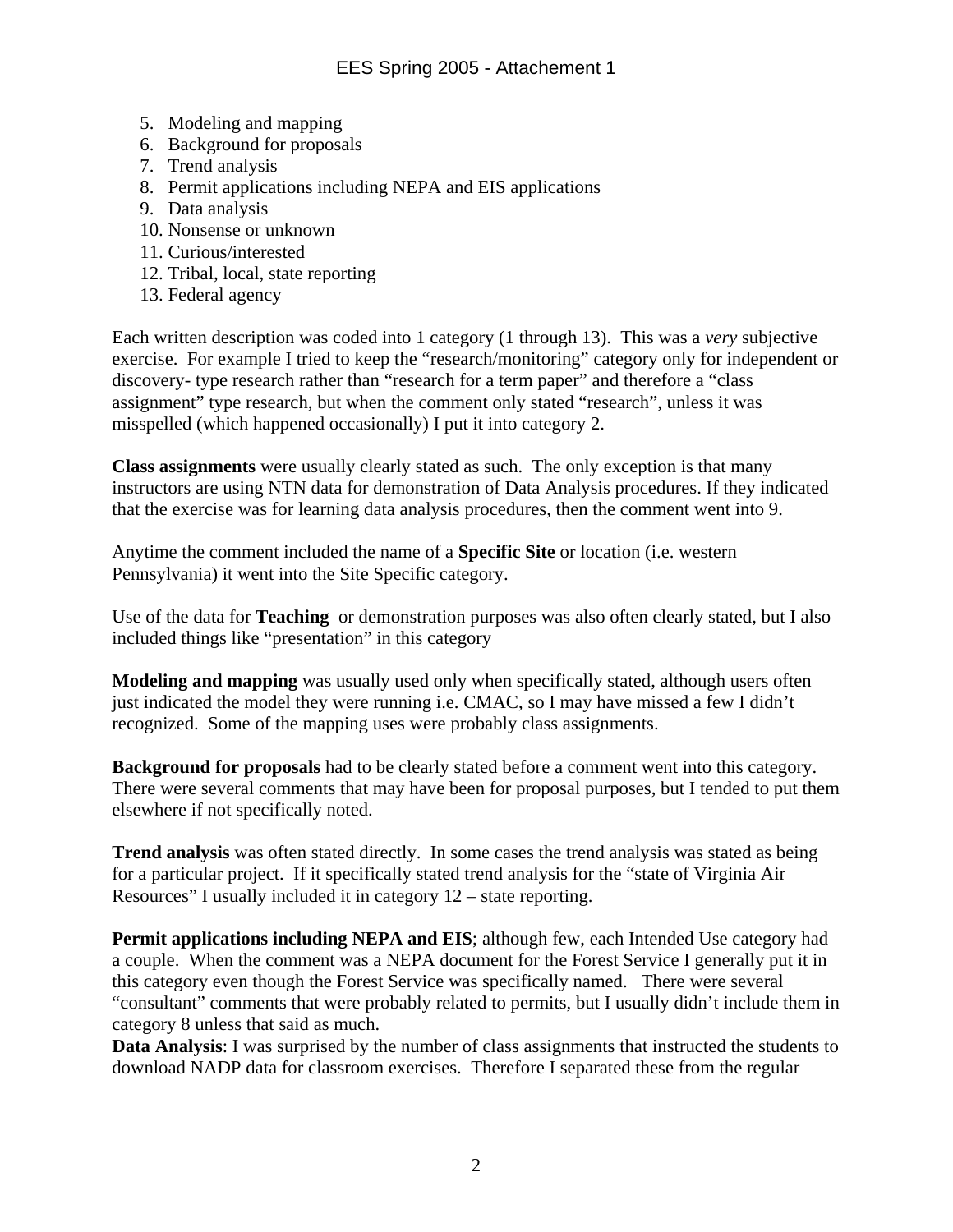category 1's. Some of the comments regarding data analysis were also from researchers so this category is a combination of research efforts and classroom uses.

**Nonsense or unknown**, is pretty obvious. Some were humorous and only one was obscene, most were just something to type to get past the gate. There were far fewer in this category than I expected.

**Curious/interested**, is also obvious and many folks did enter one or the other.

**Tribal, local or state reporting** is a category that is probably under represented. I suspect many of the "data analysis", "modeling and mapping" comments were actually for reporting purposes. Also some of the "site specific" requests may have been for reporting purposes as well

**Federal Agency** was added after the first round of analysis. By far the biggest agency represented was USGS, followed by EPA, NPS and dragging up the rear was the Forest Service.

The analysis looked at the overall "intended use" numbers just as Chris had done earlier and then the proportion of application categories within each intended use. The pie charts are in 2 groups. I did not show the analysis of the K-12 data. The first group of figures is the application by intended use. The intended use is shown as a title for each figure and the applications are the slices of the pie. There are 2 sheets of pie charts resulting from this analysis. As you can see "research is a major slice of most intended uses. It would be very helpful to the outreach effort if we had a better understanding of what they mean by "research". This could be done a couple of ways – one approach is illustrated at the end with the recommended reformatting of the intended use page.

The second analysis looked at the relative percentage of applications within the research/assessment intended uses. This is on the  $3<sup>rd</sup>$  sheet of pie charts. The figure at the top shows the total distributions of the intended uses that designated a topic rather than an education level. So, there were nearly 2500 data request from folks that checked one of the research/assessment boxes, of which, 1165 were for use in Atmospheric Deposition studies and 264 were for use in Ecosystem Processes studies. The figures below illustrate the relative proportion of written descriptions that fell into my application categories. A couple in interesting things emerged here. The "research and monitoring" application was roughly equivalently represented in all 6 intended uses, but half of the folks that were using the data for "proposal background" were intending it for Terrestrial effects work, likewise half of the folks working on "trend analysis" were looking at Atmospheric Deposition – which makes sense. Us Federal folks were being cagey however. About half of us didn't want you to know exactly what we were doing with the data.

Another thing that came out of the reading of each comment was that a bunch of people use the website to access rainfall data – and rainfall data alone (as you may have seen in the more humorous comments) This really wasn't captured in the analysis, but I think it might be valuable to include some was of capturing in the modified data request sheet.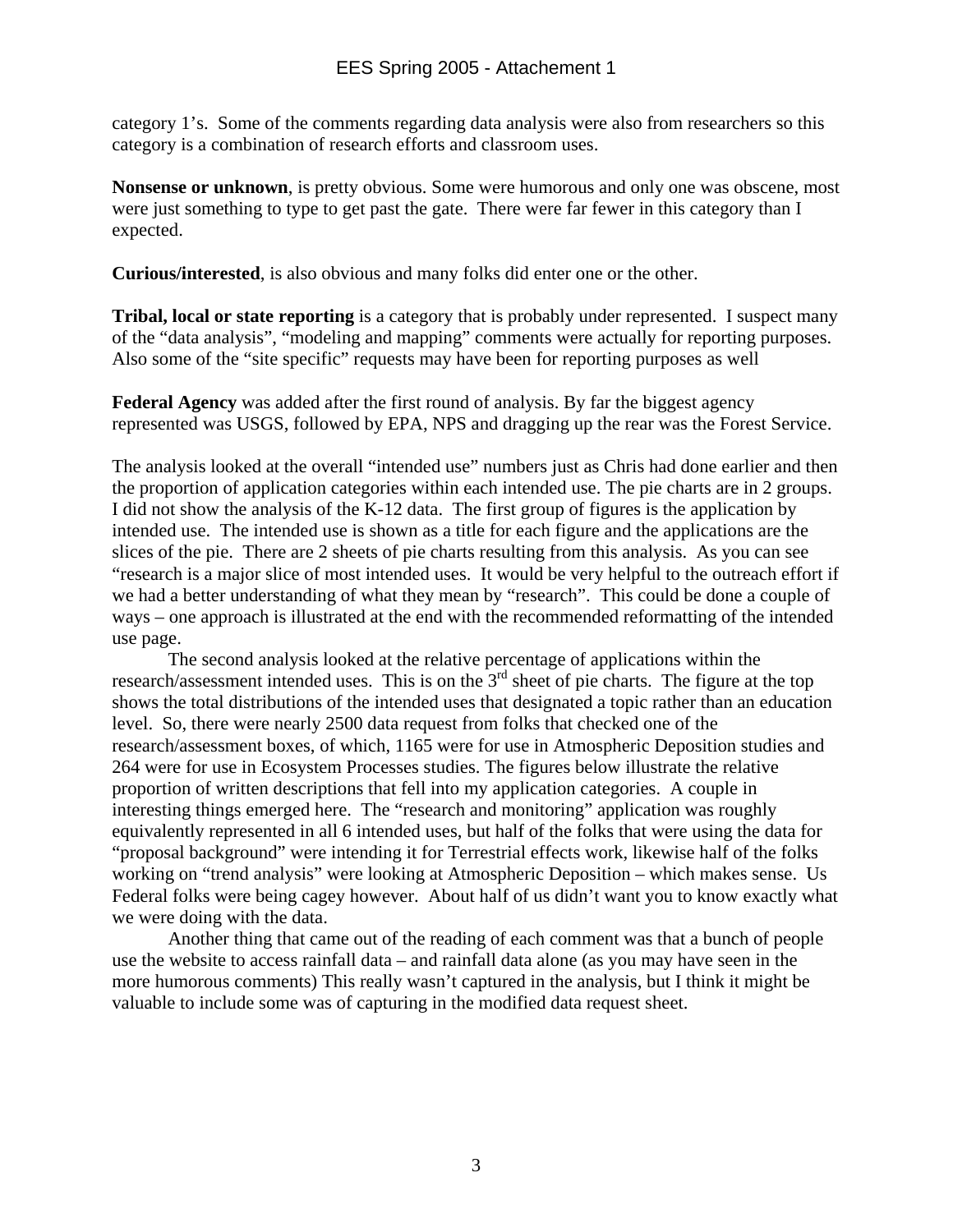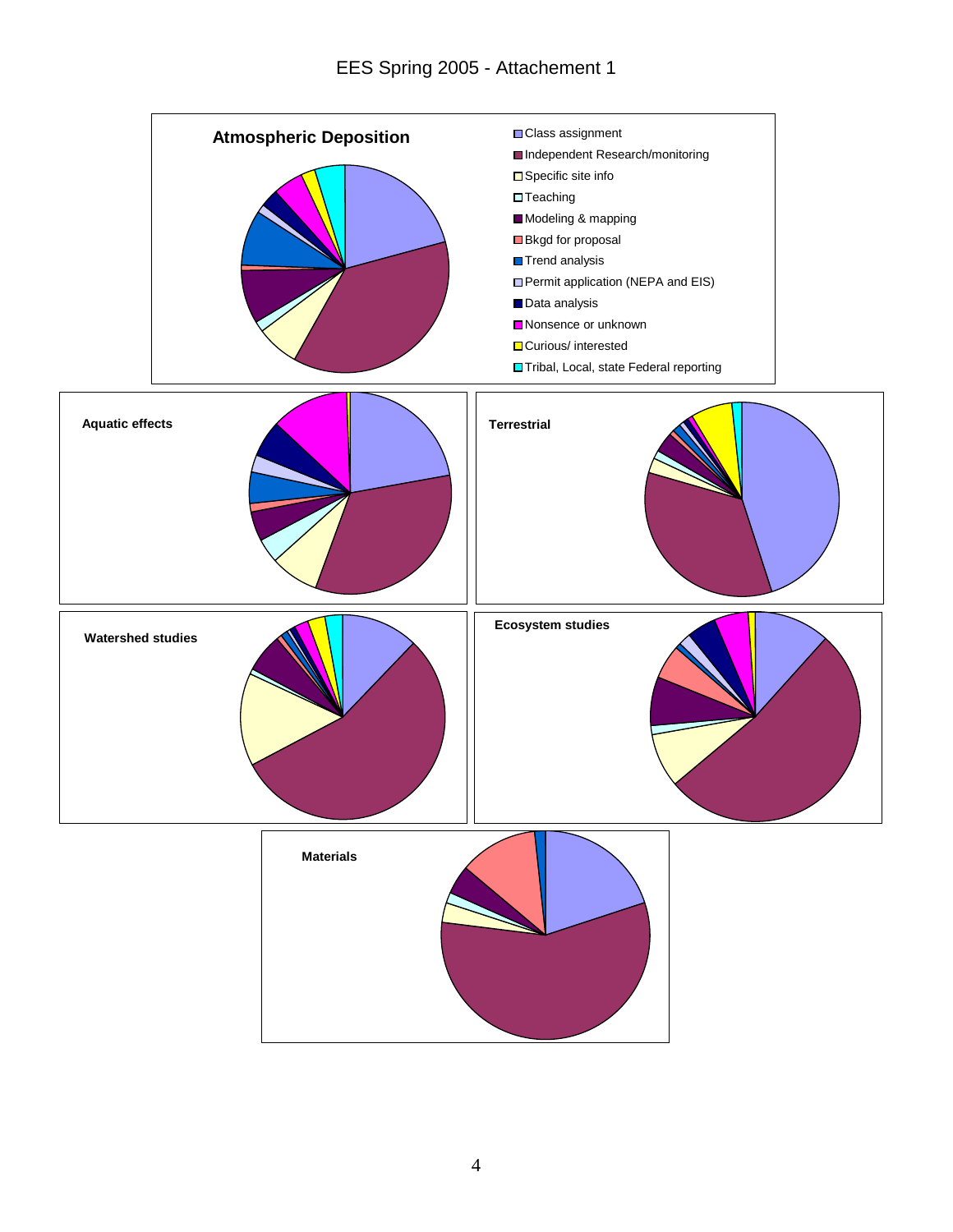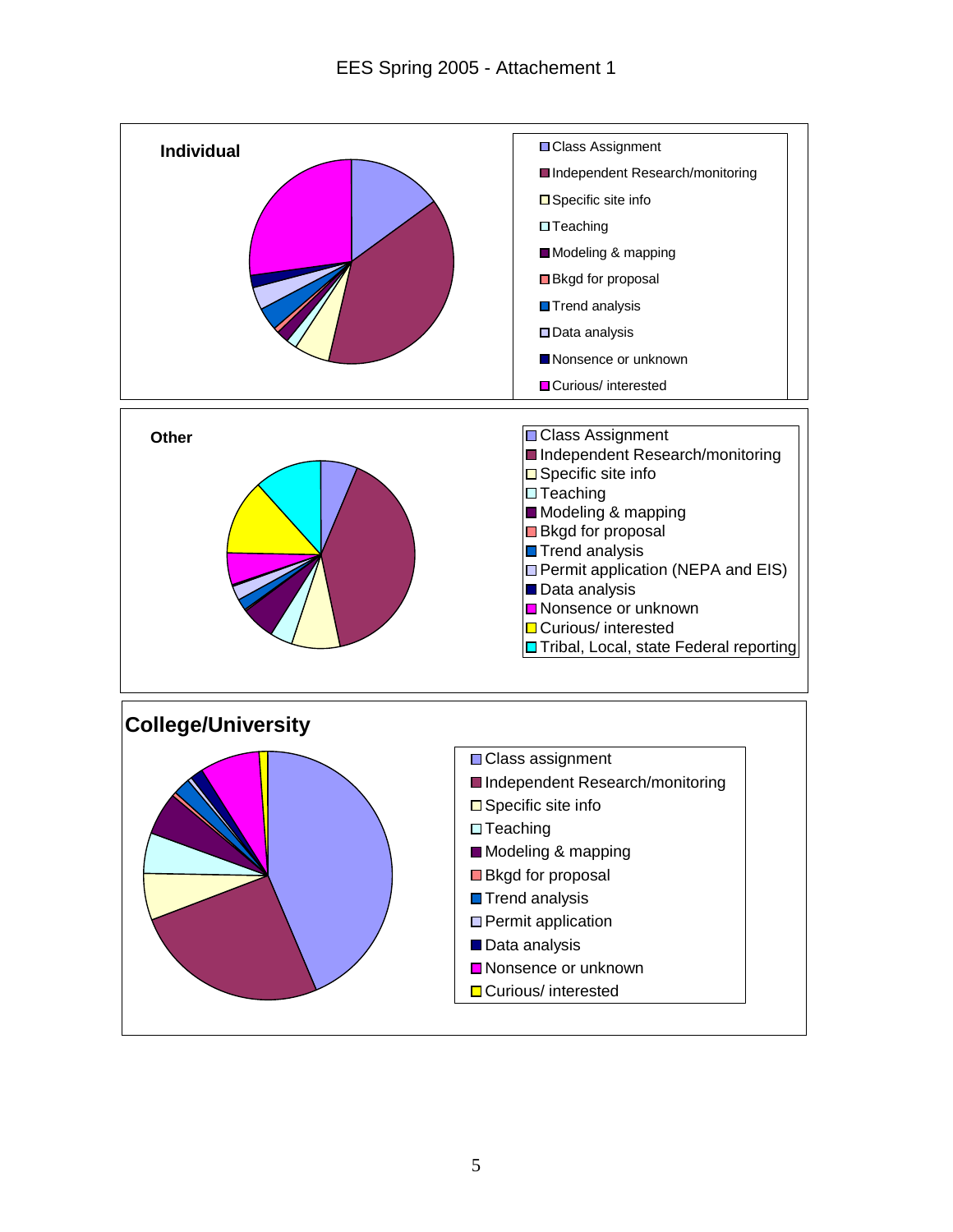